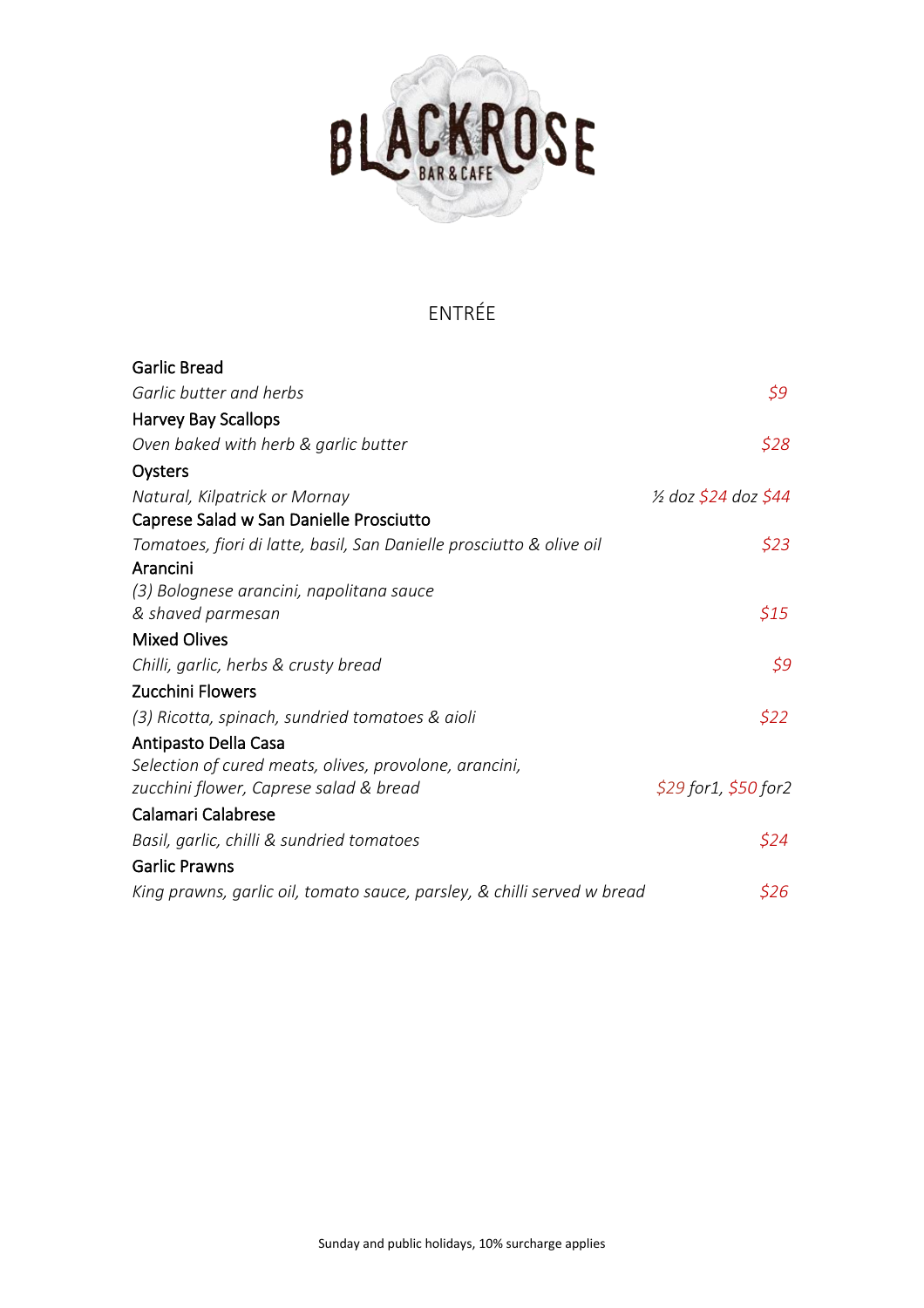

| PIZZA ROSSA                                                            |                  |
|------------------------------------------------------------------------|------------------|
| Margarita                                                              |                  |
| Garlic, oregano, basil, bocconcini & mozzarella                        | MED \$16 LG \$22 |
| Calabrese                                                              |                  |
| Olives, anchovies & salami                                             | MED \$18 LG \$24 |
| Capricciosa                                                            |                  |
| Smoked ham, mushrooms, olives & artichokes                             | MED \$18 LG \$24 |
| Supreme                                                                |                  |
| Mushrooms, ham, onions, capsicums, Salami, pineapple & olives          | MED \$18 LG \$24 |
| Rucola                                                                 |                  |
| Fiori di latte, prosciutto, rocket & shaved grana padano               | MED \$20 LG \$25 |
| <b>Meatlovers</b>                                                      |                  |
| Ham, salami, Pepperoni & bacon                                         | MED \$18 LG \$24 |
| Enzo                                                                   |                  |
| Mushrooms, zucchini, spinach, onions & olives                          | MED \$18 LG \$24 |
| Diavola                                                                |                  |
| Fiori di latte, spicy salami, onion, olives, roasted capsicum & chilli | MED \$20 LG \$25 |
| IL Lusso                                                               |                  |
| Prawns, prosciutto, mushrooms, basil, shaved parmesan & truffle oil    | MED \$24 LG \$30 |

### PIZZA BIANCO

| Magic Funghi                                             |                  |
|----------------------------------------------------------|------------------|
| Mozzarella, garlic, mushroom, herbs, shaved grana padano |                  |
| and truffle oil                                          | MED \$20 LG \$25 |
| Porchetta                                                |                  |
| Roasted pork, potatoes, fiori di latte & pesto           | MED \$20 LG \$25 |
| <b>Chicken Pesto</b>                                     |                  |
| Pesto, Cherry tomatoes, mushrooms & shaved parmesan      | MED \$20 LG \$25 |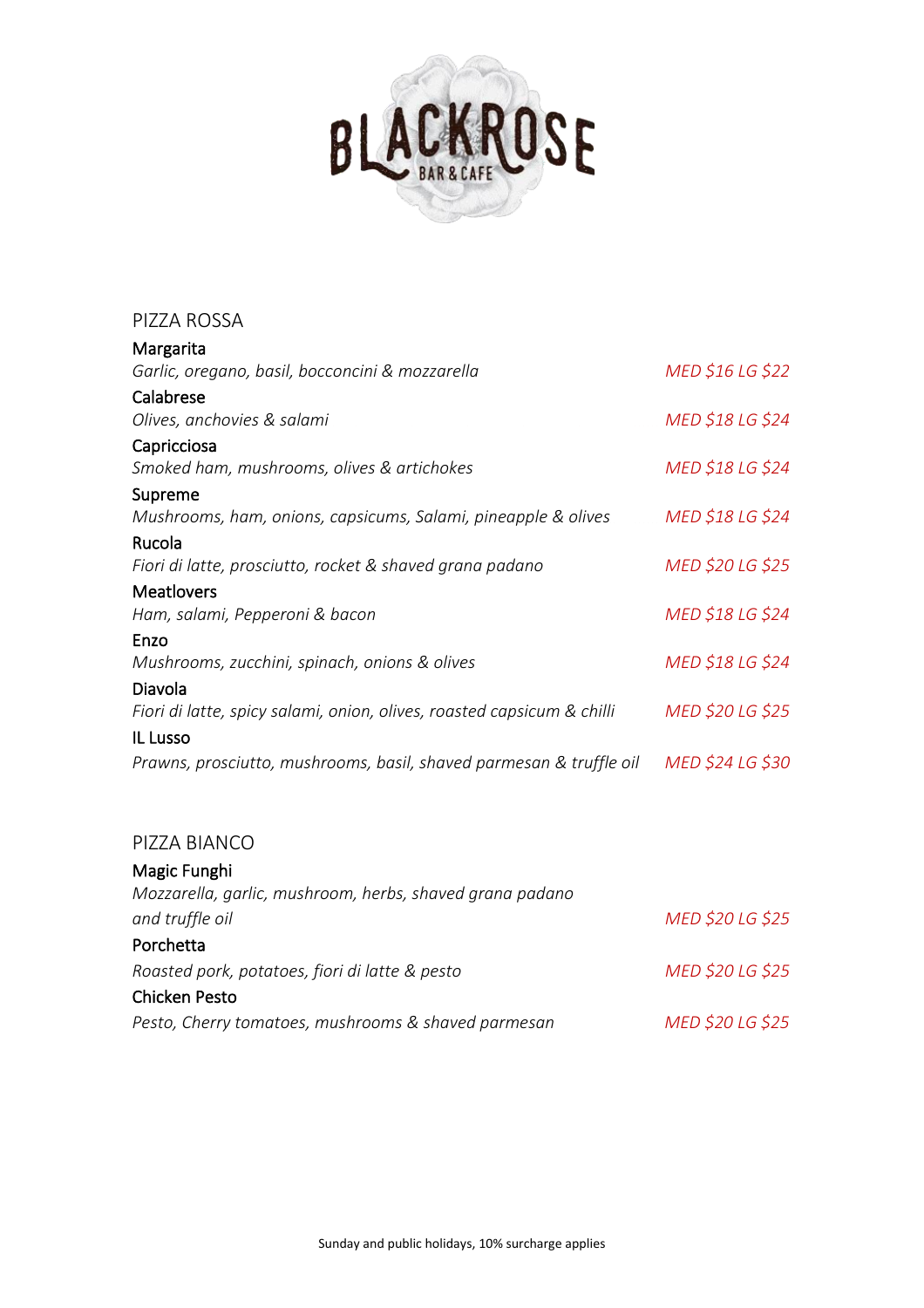

### PASTA

| Spaghetti Vongole                                                       |       |
|-------------------------------------------------------------------------|-------|
| EVOO, vongole, fresh herbs, garlic, chilli, zucchini flowers & bottarga | \$28  |
| Spaghetti w Prawns & Crab                                               |       |
| Lemon zest, garlic oil, cherry tomatoes, prawns & spanner crab          | \$36  |
| Pumpkin, Ricotta & Amaretto Ravioli                                     |       |
| Burnt butter, sage, & parmesan sauce                                    | \$29. |
| Strangozzi Alla Norma                                                   |       |
| Cherry tomato sugo with eggplant, basil & salted ricotta                | \$26  |
| Parsley & Garlic Fettuccine                                             |       |
| Prosciutto, mushrooms, butter, and parmesan sauce                       | \$28  |
| Casarecce Ragu                                                          |       |
| Slow cooked beef in tomato sugo and parmesan                            | S26.  |

#### MAINS

| Porchetta                                                                        |                     |
|----------------------------------------------------------------------------------|---------------------|
| Italian Roast Pork with spinach, roasted potatoes, and gravy                     | \$36                |
| Riverina Angus 100-day Grain Fed MBS 2+ Sirloin                                  |                     |
| served w broccolini & mash & your choice sauce Green Peppercorn, mushroom or jus |                     |
|                                                                                  | 300G \$42 500G \$59 |
| Fish Of the Day                                                                  | M/P                 |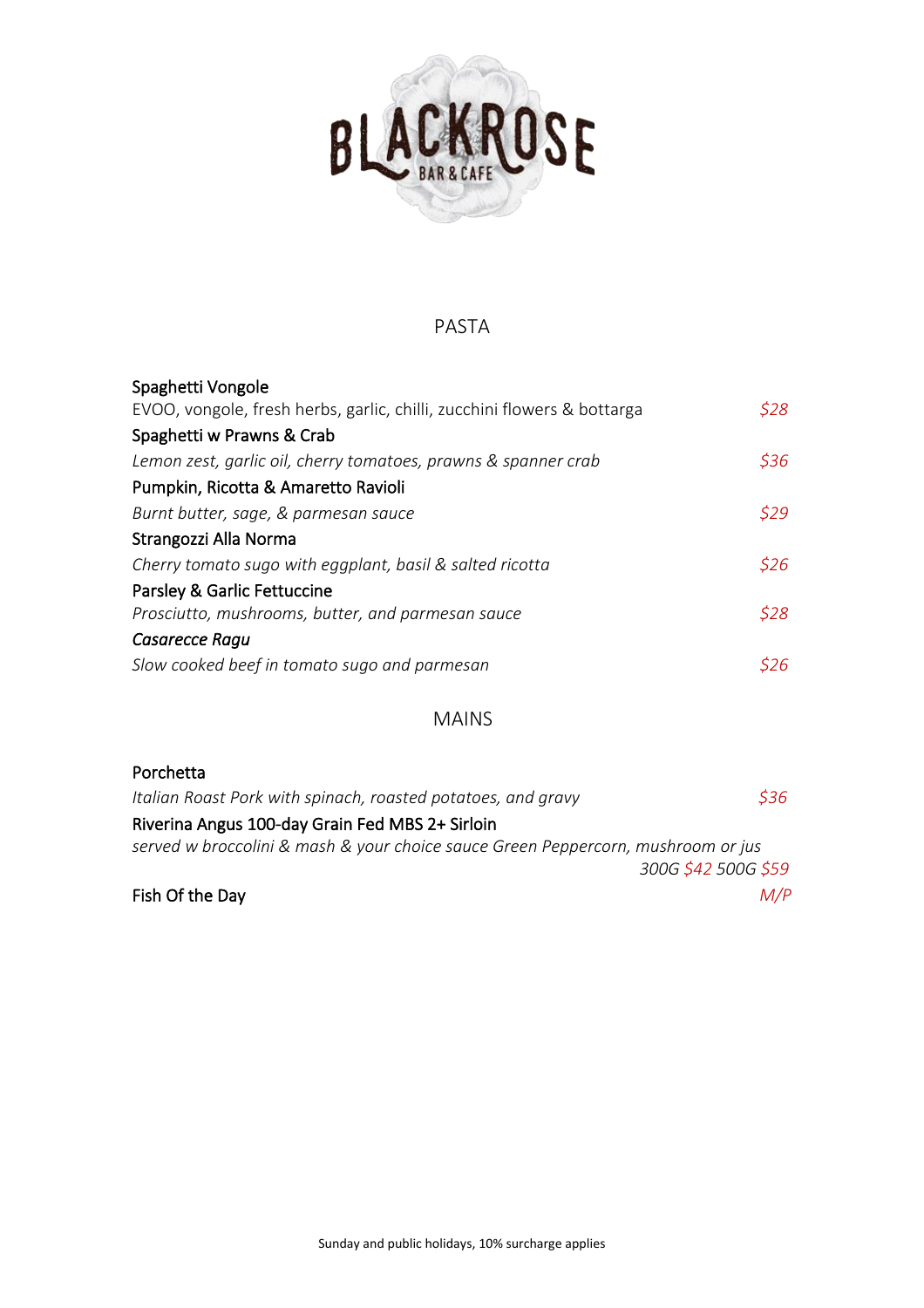

## SIDES & SALADS

| Roasted Herb & Garlic Potatoes                                | \$9               |
|---------------------------------------------------------------|-------------------|
| Broccolini w Garlic, Pangrattato, Chilli                      | <i><b>S10</b></i> |
| Chips w Mozzarella, Truffle & Aioli                           | 512               |
| Rocket, Cherry Tomatoes, Shaved Parmesan & Balsamic Reduction | 512               |
| <b>Mash Potatoes</b>                                          | \$6               |
| Mushrooms, Butter, Parsley & garlic                           | <i>S10</i>        |